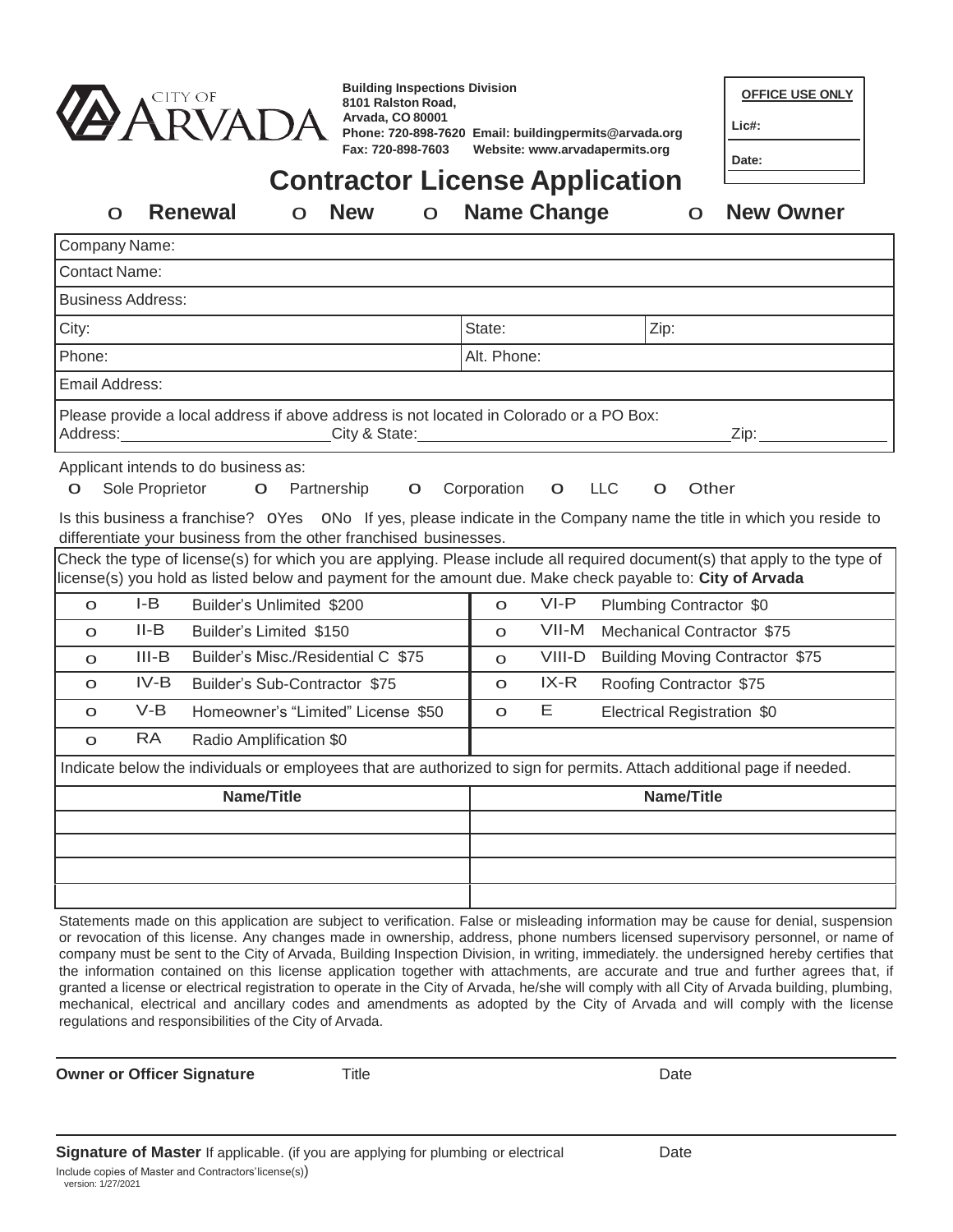| <b>License Type</b>                                                                                                                                                                                                                                                                 | <b>Work Allowed</b>                                                                                                                                                                                                                                                                                                                                                                                                                                                                                                                                                                                                                                                                                                                                                                                  | <b>Qualifications</b>                                                                                                                                                                         |  |  |  |
|-------------------------------------------------------------------------------------------------------------------------------------------------------------------------------------------------------------------------------------------------------------------------------------|------------------------------------------------------------------------------------------------------------------------------------------------------------------------------------------------------------------------------------------------------------------------------------------------------------------------------------------------------------------------------------------------------------------------------------------------------------------------------------------------------------------------------------------------------------------------------------------------------------------------------------------------------------------------------------------------------------------------------------------------------------------------------------------------------|-----------------------------------------------------------------------------------------------------------------------------------------------------------------------------------------------|--|--|--|
| Builder's<br><b>Unlimited</b><br>I-B                                                                                                                                                                                                                                                | Construct, erect, add to, alter, demolish, or repair any building or structure. It is the responsibility<br>of the licensee that all subcontractors in its employ are properly licensed.                                                                                                                                                                                                                                                                                                                                                                                                                                                                                                                                                                                                             | Passing test from ICC G11 min<br>or Licensed in a Colorado<br>jurisdiction where you have<br>tested.                                                                                          |  |  |  |
| <b>Builder's Limited</b><br>II-B                                                                                                                                                                                                                                                    | Construct, erect, add to, alter, or repair any building or structure classified as less than a high<br>rise, as defined by the International Building Code (IBC). The demolition of any building or<br>structure classified as less than a high rise is permitted. The licensee may complete<br>nonstructural interior finish or remodel of any type of building. The holder of a Class II-B<br>license may perform any work authorized by a Class III-B and a Class IV-B license. It is the<br>responsibility of the licensee that all subcontractors in its employ are properly licensed.                                                                                                                                                                                                          |                                                                                                                                                                                               |  |  |  |
| <b>Builder's Misc./</b><br><b>Residential C</b><br>$III-B$                                                                                                                                                                                                                          | Construct, erect, alter or repair one- and two-family dwellings, U Occupancy buildings and<br>attached single-unit dwellings (IRC townhouses). The demolition of any one- and two-dwelling<br>building or U Occupancy building or structure is permitted. . The holder of a Class III-B license<br>may perform any work authorized by a Class IV-B license.                                                                                                                                                                                                                                                                                                                                                                                                                                          | Passing test from ICC G13 min or<br>Licensed in a Colorado<br>jurisdiction where you have<br>tested.                                                                                          |  |  |  |
| <b>Builder's Sub</b><br><b>Contractor</b><br>IV-B                                                                                                                                                                                                                                   | This license shall be issued to those engaged in contracting for labor or for labor and material 2 notarized letters.                                                                                                                                                                                                                                                                                                                                                                                                                                                                                                                                                                                                                                                                                |                                                                                                                                                                                               |  |  |  |
| Homeowner's<br>"Limited"<br>V-B                                                                                                                                                                                                                                                     | This license shall be issued to an individual and is limited to the building of a single- family<br>residence to be owned and occupied by the licensee. The licensee may perform all or part of the<br>work personally or act as a general contractor; in either case, the licensee shall be fully<br>responsible for the performance of all the work in accordance with the city's building codes and,<br>further, shall pursue the completion of all work in an orderly and diligent manner. Documentation<br>shall be submitted with the permit application to show that the individual owns the property to<br>be built on and that if there is a construction loan; the loan is issued to the individual.                                                                                       |                                                                                                                                                                                               |  |  |  |
| Plumbing<br>VI-P                                                                                                                                                                                                                                                                    | This license shall entitle the holder to contract for and perform all work involving sanitary<br>plumbing, potable water piping, the installation of plumbing appliances and apparatus and<br>related plumbing work. To be qualified as a plumbing contractor, the person, firm, partnership,<br>corporation, association or other organization must either be or employ full-time a MASTER<br>plumber licensed by the STATE according to C.R.S. § 12-155-101 et seq It shall be<br>responsibility of the applicant to provide evidence of the state license to city.                                                                                                                                                                                                                                | State of Colorado Master<br>Plumber State of Colorado<br>Contractor License                                                                                                                   |  |  |  |
| <b>Mechanical</b><br>VII-M                                                                                                                                                                                                                                                          | Erect, install or construct all mechanical systems, including hot water heating systems, air Passing test from ICC G29 or<br>conditioning systems, refrigeration systems, or install boilers, evaporative coolers, and sheet License from Colorado<br>metal work. This license shall entitle the holder to replace existing boilers, evaporative coolers, jurisdiction where you have<br>and all connections thereto. Other connections to the potable water system must be performed tested.<br>by either a state-licensed master plumber in the employ of the licensed mechanical contractor<br>or city-licensed plumbing contractor unless specifically exempted in the Colorado State<br>Plumbing Code. Line voltage electrical work must be done by a city-registered electrical<br>contractor. |                                                                                                                                                                                               |  |  |  |
| <b>Moving</b><br>VIII-D                                                                                                                                                                                                                                                             | Move any building or structure, subject to all applicable regulations of the city. Before a moving<br>license is granted, the applicant shall file with the building official, a Certificate of Insurance in<br>the same amounts and subject to the same requirements as for municipal contractors' licenses<br>set forth in section 78-183.                                                                                                                                                                                                                                                                                                                                                                                                                                                         |                                                                                                                                                                                               |  |  |  |
| Roofing<br>IX-R                                                                                                                                                                                                                                                                     | This license shall entitle the holder to do roofing of any building or structure including<br>nonstructural decking repair or replacement.                                                                                                                                                                                                                                                                                                                                                                                                                                                                                                                                                                                                                                                           | Passing test from ICC G14<br>or License from Colorado<br>jurisdiction where you have<br>tested.                                                                                               |  |  |  |
| <b>Electrical</b><br>Е                                                                                                                                                                                                                                                              | To be qualified for registration as an electrical contractor, an applicant must hold a valid<br>electrical contractor's license issued by the state according to C.R.S. § 12-115-101 et seq.                                                                                                                                                                                                                                                                                                                                                                                                                                                                                                                                                                                                         |                                                                                                                                                                                               |  |  |  |
| <b>Radio Amplification</b><br>Erect, install or construct all radio amplification systems, This license shall entitle the holder to<br>RA<br>replace existing radio amplification systems. Line voltage electrical work must be done by a<br>city-registered electrical contractor. |                                                                                                                                                                                                                                                                                                                                                                                                                                                                                                                                                                                                                                                                                                                                                                                                      | Certificate of in-building system<br>training issued by a nationally<br>recognized organization, school<br>or a certificate issued by the<br>manufacture of the equipment<br>being installed. |  |  |  |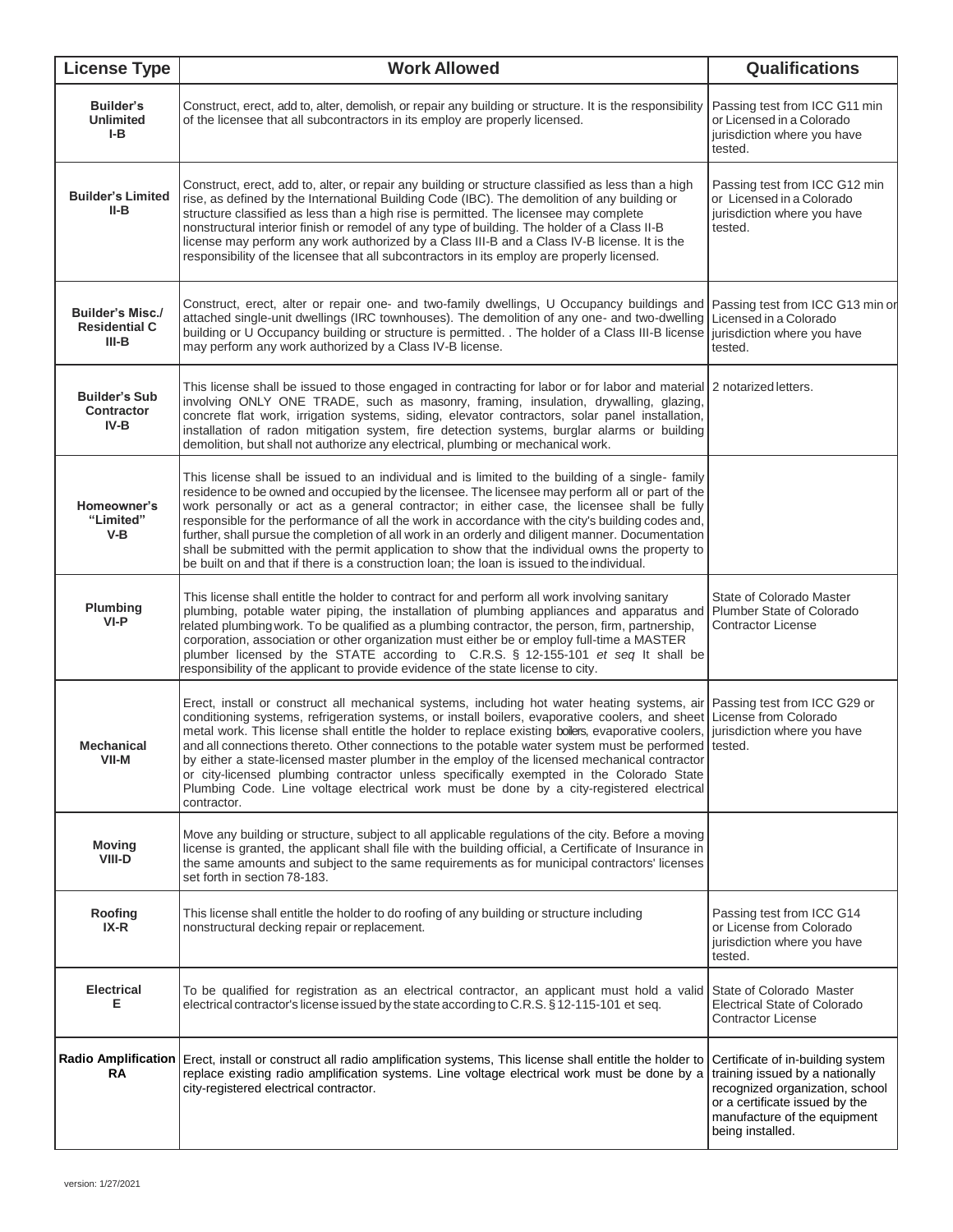## **AFFIDAVIT FOR LAWFUL PRESENCE VERIFICATION**

Because of Colorado House Bill 06S-1023 (C.R.S. 24-76.5-103), this affidavit is MANDATORY and must be submitted along with a copy of one of the accepted forms of identification to prove lawful presence in the United States. Colorado law now requires that the City of Arvada verify all natural persons 18 years or older or sole proprietors who are applying for a public benefit are lawfully present in the United States prior to receiving the public benefit. A public benefit includes the application or a renewal of a grant, loan, contract, and professional or commercial licenses provided by an agency of the state or local government.

### **FOR CORPORATIONS/PARTNERSHIPS/COMPANIES/LLC ETC.ONLY**

The applicant, for whom I am authorized to sign, is NOT a "natural person" or "sole proprietorship," but a corporation, partnership, company or other similar entity. HB 06S-1023 is not applicable.

I understand this sworn statement is required because the applicant has applied for a "Public Benefit." I further acknowledge that making a false, fictitious, or fraudulent statement or representation in this sworn affidavit is punishable under the laws of Colorado.

Printed Name and Title of Applicant's Representative Signature of Applicant's Representative

Date

Name of Business

#### **OR**

## **FOR "NATURAL PERSONS" OR SOLE PROPRIETORS ONLY**

I am a "natural person" or a "sole proprietorship," NOT a corporation, partnership, company or other similar entity and MUST complete this affidavit and submit it with the required documentation.

| 1. I                                                      | swear or affirm under penalty of perjury |  |
|-----------------------------------------------------------|------------------------------------------|--|
| under the laws of the State of Colorado that (check one): |                                          |  |

| $\Box$ I am a United States citizen; or |
|-----------------------------------------|
|                                         |

|  |  | I am a Permanent Resident of the United States; or |  |  |  |  |
|--|--|----------------------------------------------------|--|--|--|--|
|--|--|----------------------------------------------------|--|--|--|--|

I am lawfully present in the United States pursuant to Federal law.

2. I understand this sworn statement is required by law because I have applied for a "Public Benefit."

I understand state law requires me to provide proof that I am lawfully present in the United States prior to receipt of this public benefit.

I acknowledge that making a false, fictitious, or fraudulent statement or representation in this sworn affidavit is punishable under the laws of Colorado.

I have attached a copy of one of the acceptable documents provided by the state of Colorado and I presented it to the agency as proof of identification that I am at least 18 years of age and I am lawfully in the UnitedStates.

Applicant's Printed Name Applicant's Signature

Date

Name of Business (If applicable) *Revised 08/01/07*